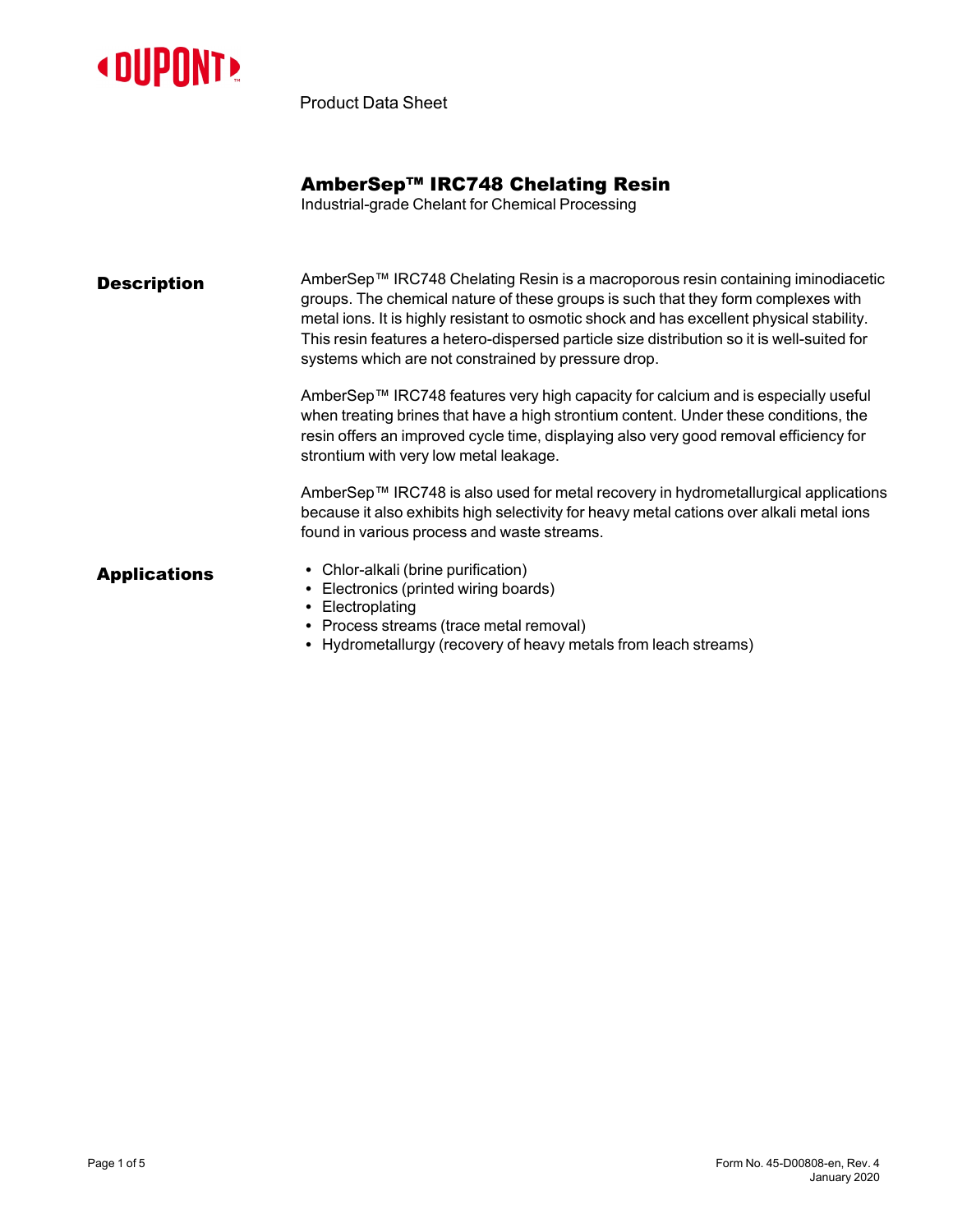## **Typical Properties**

| <b>Physical Properties</b>      |                                      |  |  |  |  |
|---------------------------------|--------------------------------------|--|--|--|--|
| Copolymer                       | Styrene-divinylbenzene               |  |  |  |  |
| Matrix                          | Macroporous                          |  |  |  |  |
| Type                            | Chelant                              |  |  |  |  |
| <b>Functional Group</b>         | Iminodiacetic acid                   |  |  |  |  |
| <b>Physical Form</b>            | Beige, hard, opaque, spherical beads |  |  |  |  |
| <b>Chemical Properties</b>      |                                      |  |  |  |  |
| <b>Total Exchange Capacity</b>  | $1.35$ eq/L                          |  |  |  |  |
| Dry Weight Capacity             | $\geq$ 4.45 eq/kg                    |  |  |  |  |
| <b>Water Retention Capacity</b> | $60 - 65%$                           |  |  |  |  |
| Particle Size §                 |                                      |  |  |  |  |
| Particle Diameter               | $500 - 650 \,\mathrm{\upmu m}$       |  |  |  |  |
| <b>Uniformity Coefficient</b>   | $\leq 1.7$                           |  |  |  |  |
| $<$ 300 µm                      | ≤ 1.0%                               |  |  |  |  |
| $> 1000 \mu m$                  | ≤ 5.0%                               |  |  |  |  |
| <b>Stability</b>                |                                      |  |  |  |  |
| Whole Uncracked Beads           | $\geq 95\%$                          |  |  |  |  |
| Swelling                        | $H^+ \rightarrow Na^+$ : 30%         |  |  |  |  |
| <b>Density</b>                  |                                      |  |  |  |  |
| Shipping Weight                 | 750 g/L                              |  |  |  |  |

§ For additional particle size information, please refer to the Particle Size [Distribution](https://www.dupont.com/content/dam/dupont/amer/us/en/water-solutions/public/documents/en/45-D00954-en.pdf) Cross Reference Chart (Form No. 45-D00954-en).

# Suggested **Operating Conditions**

| <b>Maximum Operating Temperature</b> | 90°C (194°F)                 |           |  |
|--------------------------------------|------------------------------|-----------|--|
| Operating pH Range                   | $1.5 - 14$ (depends on the   |           |  |
|                                      | application)                 |           |  |
| <b>Flowrates</b>                     |                              |           |  |
| Service                              | $6 - 32$ BV*/h (0.75 –       |           |  |
|                                      | 4 gpm/ft <sup>3</sup> )      |           |  |
| Regeneration                         | $2 - 4$ BV/h (0.25 -         |           |  |
|                                      | $0.50$ gpm/ft <sup>3</sup> ) |           |  |
| Regenerant                           | HCI                          | $H_2SO_4$ |  |
| Concentration                        | $5 - 10\%$                   | $5 - 10%$ |  |
| Conversion to Na <sup>+</sup> form   | 1-4% NaOH at flowrate of     |           |  |
|                                      | $2 - 4$ BV/h                 |           |  |

\* 1 BV (Bed Volume) = 1 m $^3$  solution per m $^3$  resin or 7.5 gal per ft $^3$  resin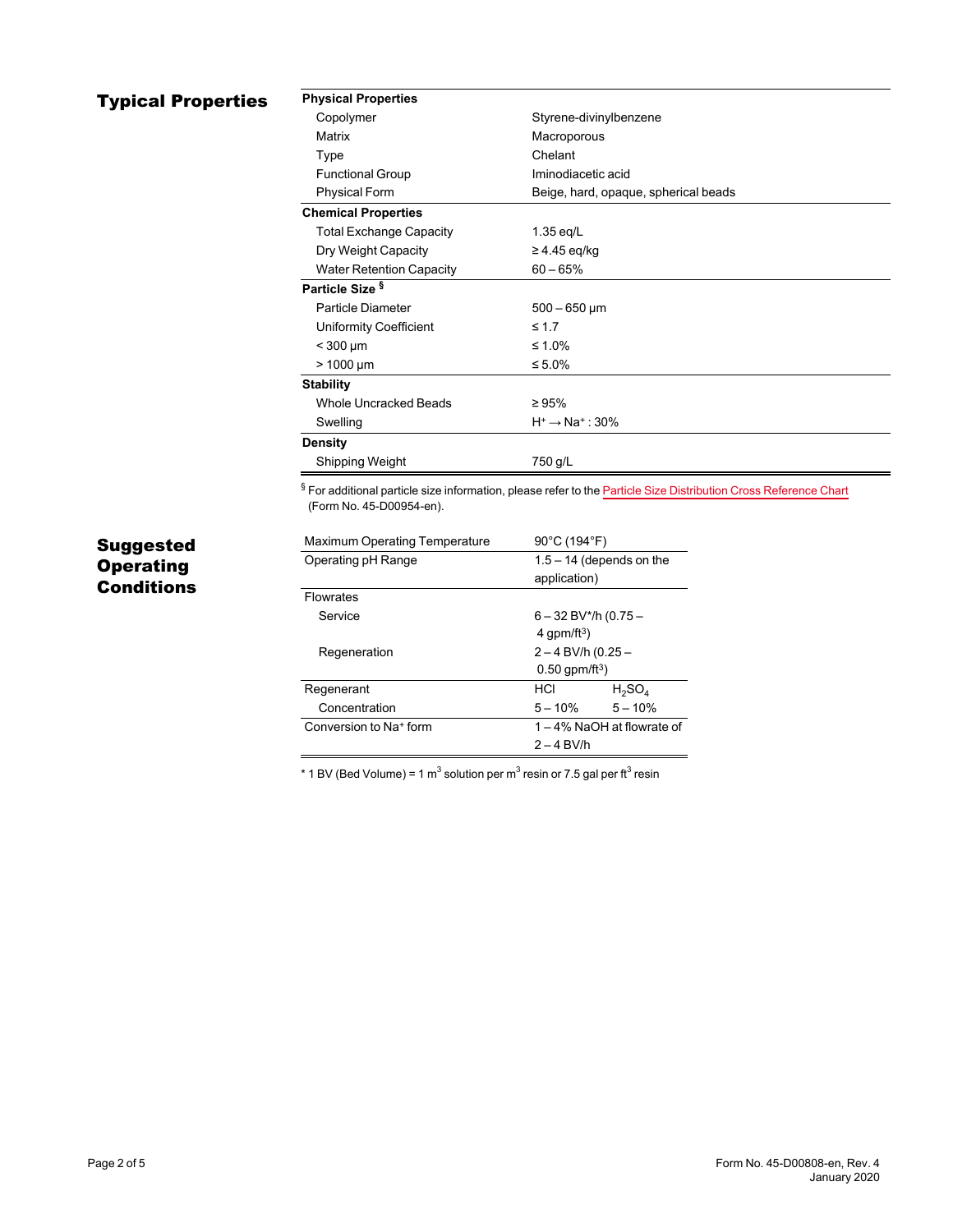# **Hydraulic Characteristics**

Bed expansion of AmberSep™ IRC748 Chelating Resin as a function of backwash flowrate and temperature is shown in [Figure 1](#page-2-0).

<span id="page-2-1"></span>Pressure drop data for AmberSep™ IRC748 as a function of service flowrate and temperature in brine is shown in [Figure 2.](#page-2-1)

<span id="page-2-0"></span>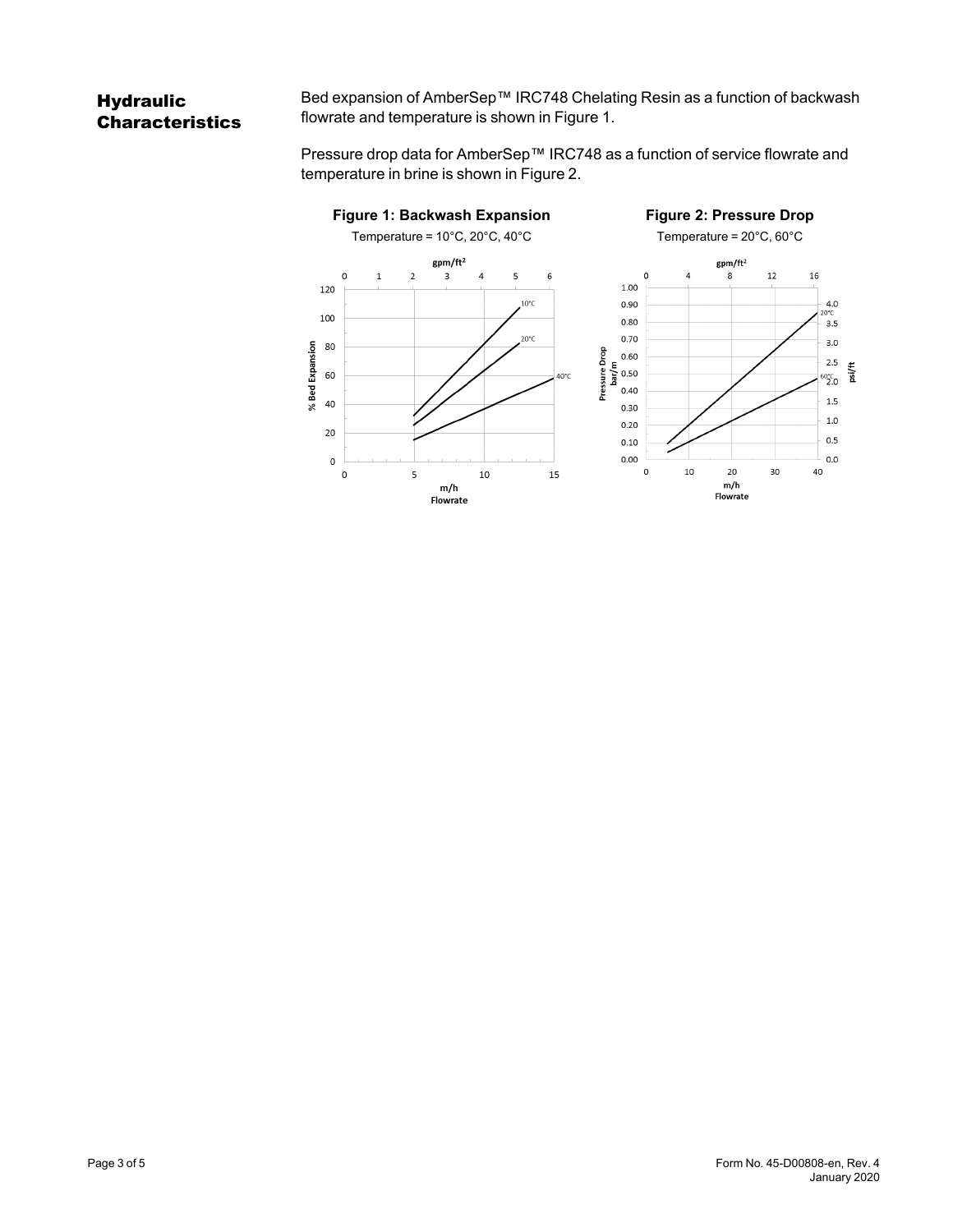# Application Information

The apparent selectivity of any ion exchange resin for a given metal depends upon concentration, the presence of other species, and pH. This makes absolute selectivities very difficult to determine, especially for waste treatment applications. Because of this, laboratory testing is essential when a resin is required to selectively remove one or more types of metal ions. In general, the selectivity for AmberSep™ IRC748 Chelating Resin follows the following order:

$$
\mathsf{Fe}^{3+} \geq \mathsf{H}g^{2+} \geq \mathsf{Cu}^{2+} \geq \mathsf{P}b^{2+} \geq \mathsf{Ni}^{2+} \geq \mathsf{Z}n^{2+} \geq \mathsf{Cd}^{2+} \geq \mathsf{Co}^{2+} \geq \mathsf{Fe}^{2+} \geq \mathsf{M}n^{2+} \geq \mathsf{Ca}^{2+} \geq \mathsf{Na}^+
$$

The affinity for H<sup>+</sup> at pH 4 is situated between Cu<sup>2+</sup> and Pb<sup>2+</sup>. Consequently, for the metals with selectivities less than  $Cu^{2+}$ , the resin should be in the salt form (for example, in the Na<sup>+</sup> form) to minimize metal leakage. At pH 2, the resin will be extensively in the H $^+$  form and will only efficiently remove Fe $^{3+}$ , Hg $^{2+}$ , and Cu $^{2+}$ . Selectivity at various pH conditions for AmberSep™ IRC748 are given below:

The resin can operate in a neutral, acidic, or alkaline medium, but since its capacity depends on the pH, the following minimum pH values are recommended for various cations:

| $pH = 2$         |            | $pH = 4$         |            | $pH = 9^{\frac{1}{4}}$ |            |
|------------------|------------|------------------|------------|------------------------|------------|
| <b>Metal lon</b> | $K$ (M/Ca) | <b>Metal lon</b> | $K$ (M/Ca) | <b>Metal lon</b>       | $K$ (M/Ca) |
| $Fe3+$           | 325 000    | $Hg^{2+}$        | 2800       | $Ni2+$                 | 30         |
| $Cu2+$           | 130 000    | $Cu2+$           | 2 3 0 0    | $Cd2+$                 | 14         |
| $Hg^{2+}$        | >43000     | $Pb^{2+}$        | 1 200      | $Cu2+$                 | 10         |
|                  |            | $N^{i2+}$        | 57         | $Zn^{2+}$              | 3          |
|                  |            | $Zn^{2+}$        | 17         | $Ca2+$                 | 1.0        |
|                  |            | $Cd2+$           | 15         |                        |            |
|                  |            | $Co2+$           | 6.7        |                        |            |
|                  |            | $Fe2+$           | 4.0        |                        |            |
|                  |            | $Mn^{2+}$        | 1.2        |                        |            |
|                  |            | $Ca2+$           | 1.0        |                        |            |

 $^\ddag$  Very high ammonium background, 200 g/L (NH $_4)_2$ SO $_4$ 

### Product Stewardship

DuPont has a fundamental concern for all who make, distribute, and use its products, and for the environment in which we live. This concern is the basis for our product stewardship philosophy by which we assess the safety, health, and environmental information on our products and then take appropriate steps to protect employee and public health and our environment. The success of our product stewardship program rests with each and every individual involved with DuPont products—from the initial concept and research, to manufacture, use, sale, disposal, and recycle of each product.